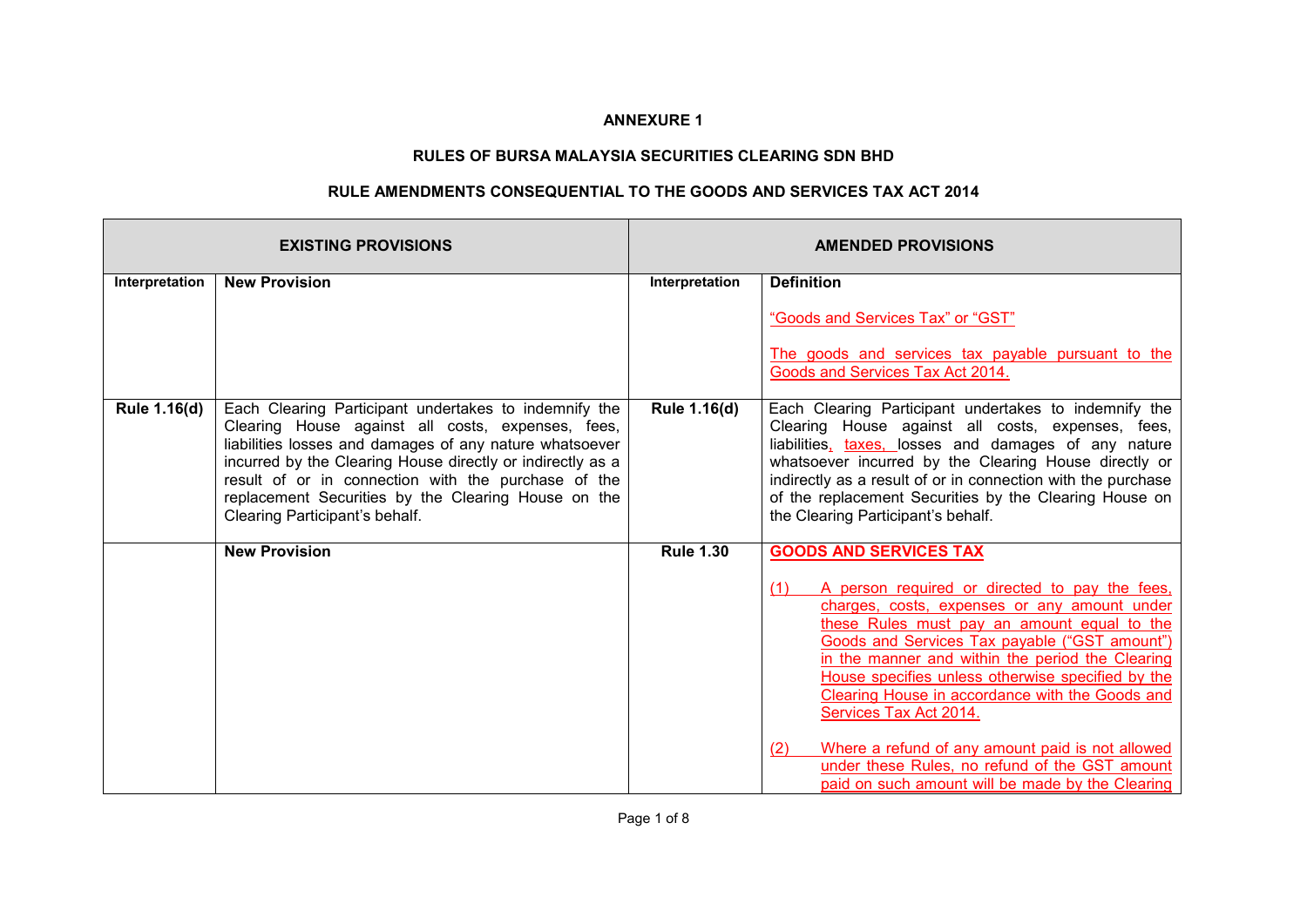|                    | <b>EXISTING PROVISIONS</b>                                                                                                                                                                                                                                                                                                                                                                                                                                                                                      | <b>AMENDED PROVISIONS</b> |                                                                                                                                                                                                                                                                                                                                                                                                                                                                                                                 |  |
|--------------------|-----------------------------------------------------------------------------------------------------------------------------------------------------------------------------------------------------------------------------------------------------------------------------------------------------------------------------------------------------------------------------------------------------------------------------------------------------------------------------------------------------------------|---------------------------|-----------------------------------------------------------------------------------------------------------------------------------------------------------------------------------------------------------------------------------------------------------------------------------------------------------------------------------------------------------------------------------------------------------------------------------------------------------------------------------------------------------------|--|
|                    |                                                                                                                                                                                                                                                                                                                                                                                                                                                                                                                 |                           | House.<br>The Clearing House may from time to time issue<br>(3)<br>directions to Clearing Participants in connection<br>with GST including the collection of the GST<br>amount referred to in Rule 1.30(1) and the<br>issuance of any tax invoice required pursuant to<br>the Goods and Services Tax Act 2014.                                                                                                                                                                                                  |  |
| <b>Rule 7.8(a)</b> | <b>Rule 7.8(a)</b><br>A Clearing Participant who is approved and appointed to<br>be a Lending Agent for a Lending Participant or Lender<br>must have, amongst others, the following functions and<br>responsibilities:-                                                                                                                                                                                                                                                                                         |                           | A Clearing Participant who is approved and appointed to<br>be a Lending Agent for a Lending Participant or Lender<br>must have, amongst others, the following functions and<br>responsibilities:-                                                                                                                                                                                                                                                                                                               |  |
|                    | (i)<br>To process the application of any person<br>applying to be a Lending Participant (hereinafter<br>in this Rule referred to as "the Said Lending<br>Participant");                                                                                                                                                                                                                                                                                                                                         |                           | To process the application of any person<br>(i)<br>applying to be a Lending Participant (hereinafter<br>in this Rule referred to as "the Said Lending<br>Participant");                                                                                                                                                                                                                                                                                                                                         |  |
|                    | To give effect to any instructions or orders given<br>(ii)<br>by the Said Lending Participant or Lender<br>(hereinafter in this Rule referred to as "the Said<br>Lender") which include, inter alia, the keying-in of<br>Lending Interests into the Bursa SBL System;                                                                                                                                                                                                                                           |                           | To give effect to any instructions or orders given<br>(ii)<br>by the Said Lending Participant or Lender<br>(hereinafter in this Rule referred to as "the Said<br>Lender") which include, inter alia, the keying-in<br>of Lending Interests into the Bursa SBL System;                                                                                                                                                                                                                                           |  |
|                    | To transmit or forward to the Said Lending<br>(iii)<br>Participant or Said Lender any notification or<br>update communicated by the Clearing House via<br>the Bursa SBL System in relation to the<br>transactions entered into by the Said Lending<br>Participant or Said Lender relating to the Bursa<br>SBL (other than notices pertaining to the issue of<br>announcements made by an issuer of the<br>Securities comprised in the Loaned Securities of<br>any action taken by such issuer in relation to or |                           | (iii)<br>To transmit or forward to the Said Lending<br>Participant or Said Lender any notification or<br>update communicated by the Clearing House<br>via the Bursa SBL System in relation to the<br>transactions entered into by the Said Lending<br>Participant or Said Lender relating to the Bursa<br>SBL (other than notices pertaining to the issue<br>of announcements made by an issuer of the<br>Securities comprised in the Loaned Securities of<br>any action taken by such issuer in relation to or |  |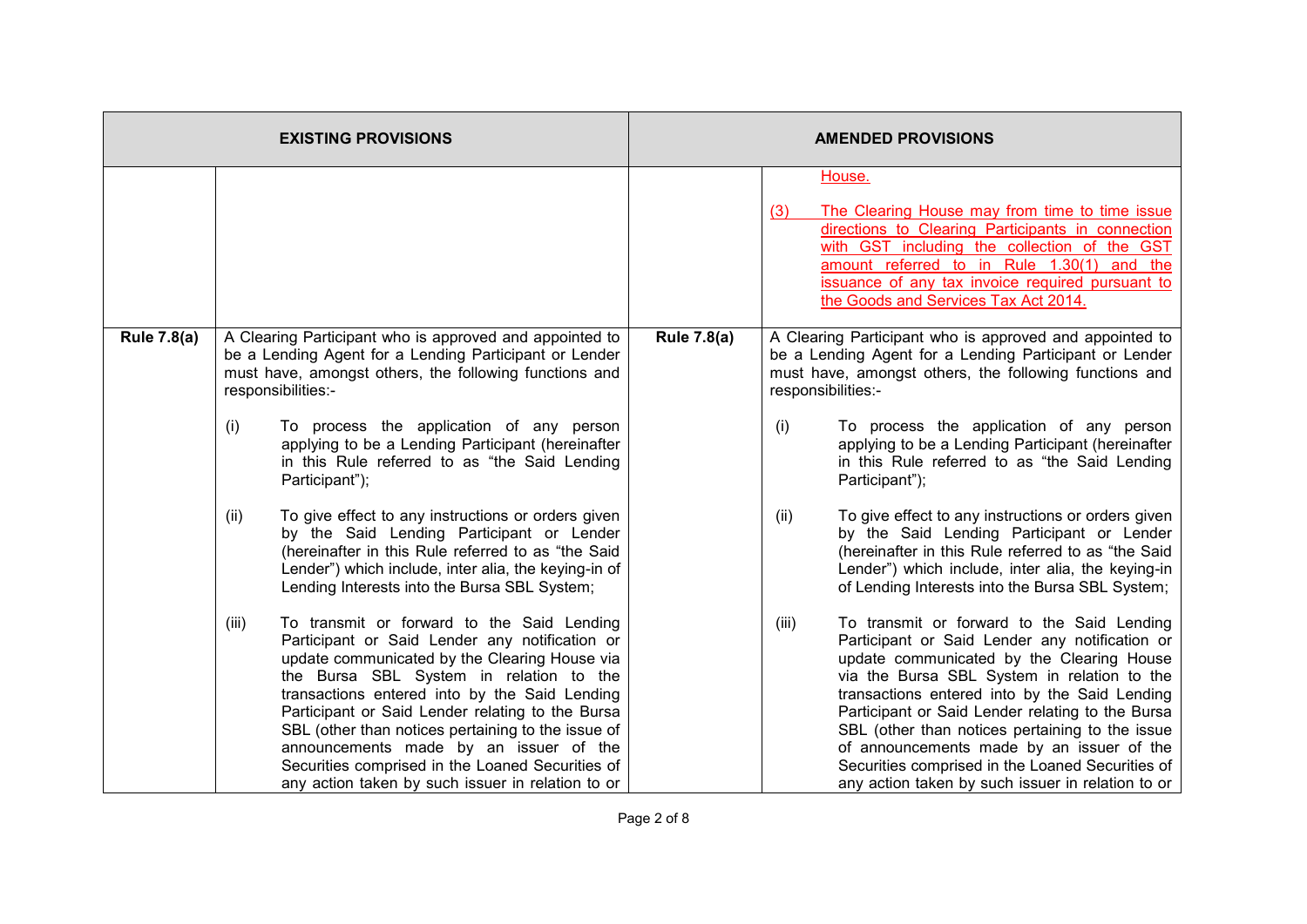| <b>EXISTING PROVISIONS</b>                                                                                                                                                                                                                                                                                                                                                                                               | <b>AMENDED PROVISIONS</b>                                                                                                                                                                                                                                                                                                                                                                                                                                                    |  |  |
|--------------------------------------------------------------------------------------------------------------------------------------------------------------------------------------------------------------------------------------------------------------------------------------------------------------------------------------------------------------------------------------------------------------------------|------------------------------------------------------------------------------------------------------------------------------------------------------------------------------------------------------------------------------------------------------------------------------------------------------------------------------------------------------------------------------------------------------------------------------------------------------------------------------|--|--|
| arising from its Securities including payment of                                                                                                                                                                                                                                                                                                                                                                         | arising from its Securities including payment of                                                                                                                                                                                                                                                                                                                                                                                                                             |  |  |
| dividend, issue of bonus Securities and other                                                                                                                                                                                                                                                                                                                                                                            | dividend, issue of bonus Securities and other                                                                                                                                                                                                                                                                                                                                                                                                                                |  |  |
| rights and interests associated with its Securities,                                                                                                                                                                                                                                                                                                                                                                     | rights and interests associated with its                                                                                                                                                                                                                                                                                                                                                                                                                                     |  |  |
| capital restructuring and Securities consolidation)                                                                                                                                                                                                                                                                                                                                                                      | Securities, capital restructuring and Securities                                                                                                                                                                                                                                                                                                                                                                                                                             |  |  |
| or received by the Lending Agent from the                                                                                                                                                                                                                                                                                                                                                                                | consolidation) or received by the Lending Agent                                                                                                                                                                                                                                                                                                                                                                                                                              |  |  |
| Clearing House for the information of the Said                                                                                                                                                                                                                                                                                                                                                                           | from the Clearing House for the information of                                                                                                                                                                                                                                                                                                                                                                                                                               |  |  |
| Lending Participant or Said Lender, including but                                                                                                                                                                                                                                                                                                                                                                        | the Said Lending Participant or Said Lender,                                                                                                                                                                                                                                                                                                                                                                                                                                 |  |  |
| not limited to, such matters relating to any                                                                                                                                                                                                                                                                                                                                                                             | including but not limited to, such matters relating                                                                                                                                                                                                                                                                                                                                                                                                                          |  |  |
| approval of Lending Interests, recall of Loaned                                                                                                                                                                                                                                                                                                                                                                          | to any approval of Lending Interests, recall of                                                                                                                                                                                                                                                                                                                                                                                                                              |  |  |
| Securities, entitlement received or is to be                                                                                                                                                                                                                                                                                                                                                                             | Loaned Securities, entitlement received or is to                                                                                                                                                                                                                                                                                                                                                                                                                             |  |  |
| received by the Said Lender arising from any                                                                                                                                                                                                                                                                                                                                                                             | be received by the Said Lender arising from any                                                                                                                                                                                                                                                                                                                                                                                                                              |  |  |
| corporate action with respect to the Loaned                                                                                                                                                                                                                                                                                                                                                                              | corporate action with respect to the Loaned                                                                                                                                                                                                                                                                                                                                                                                                                                  |  |  |
| Securities in accordance with the SBL                                                                                                                                                                                                                                                                                                                                                                                    | Securities in accordance with the SBL                                                                                                                                                                                                                                                                                                                                                                                                                                        |  |  |
| Conditions;                                                                                                                                                                                                                                                                                                                                                                                                              | Conditions;                                                                                                                                                                                                                                                                                                                                                                                                                                                                  |  |  |
| To collect all documents, forms, agreements,<br>(iv)<br>deeds including any amendments or variations<br>thereof relating to or governing the Bursa SBL as<br>the Clearing House may require from time to<br>time, from the Said Lending Participant or the<br>Said Lender for submission to the Clearing<br>House and from the Clearing House for<br>transmission to the Said Lending Participant or<br>the Said Lender; | To collect all documents, forms, tax invoices or<br>(iv)<br>other documents relating to GST, agreements,<br>deeds including any amendments or variations<br>thereof relating to or governing the Bursa SBL<br>as the Clearing House may require from time to<br>time, from the Said Lending Participant or the<br>Said Lender for submission to the Clearing<br>House and from the Clearing House for<br>transmission to the Said Lending Participant or<br>the Said Lender; |  |  |
| To receive into the Lending Agent's bank account                                                                                                                                                                                                                                                                                                                                                                         | To receive into the Lending Agent's designated                                                                                                                                                                                                                                                                                                                                                                                                                               |  |  |
| (v)                                                                                                                                                                                                                                                                                                                                                                                                                      | (v)                                                                                                                                                                                                                                                                                                                                                                                                                                                                          |  |  |
| designated for the receipt of any fees, charges or                                                                                                                                                                                                                                                                                                                                                                       | bank account-designated for the receipt                                                                                                                                                                                                                                                                                                                                                                                                                                      |  |  |
| income arising with respect to any Loaned                                                                                                                                                                                                                                                                                                                                                                                | ("Designated Bank Account"), of any fees,                                                                                                                                                                                                                                                                                                                                                                                                                                    |  |  |
| Securities due and payable by the Clearing                                                                                                                                                                                                                                                                                                                                                                               | charges or income arising with respect to any                                                                                                                                                                                                                                                                                                                                                                                                                                |  |  |
| House to the Said Lender relating to the Bursa                                                                                                                                                                                                                                                                                                                                                                           | Loaned Securities, and the GST payable on                                                                                                                                                                                                                                                                                                                                                                                                                                    |  |  |
| SBL ("Designated Bank Account") and to pay to                                                                                                                                                                                                                                                                                                                                                                            | such amount, due and payable by the Clearing                                                                                                                                                                                                                                                                                                                                                                                                                                 |  |  |
| the Said Lender such fees, charges or income as                                                                                                                                                                                                                                                                                                                                                                          | House to the Said Lender relating to the Bursa                                                                                                                                                                                                                                                                                                                                                                                                                               |  |  |
| may be prescribed by the Clearing House from                                                                                                                                                                                                                                                                                                                                                                             | SBL ("Designated Bank Account") and to pay to                                                                                                                                                                                                                                                                                                                                                                                                                                |  |  |
| time to time and that have been credited into the                                                                                                                                                                                                                                                                                                                                                                        | the Said Lender such fees, charges or income                                                                                                                                                                                                                                                                                                                                                                                                                                 |  |  |
| Lending Agent's Designated Bank Account by                                                                                                                                                                                                                                                                                                                                                                               | as may be prescribed by the Clearing House                                                                                                                                                                                                                                                                                                                                                                                                                                   |  |  |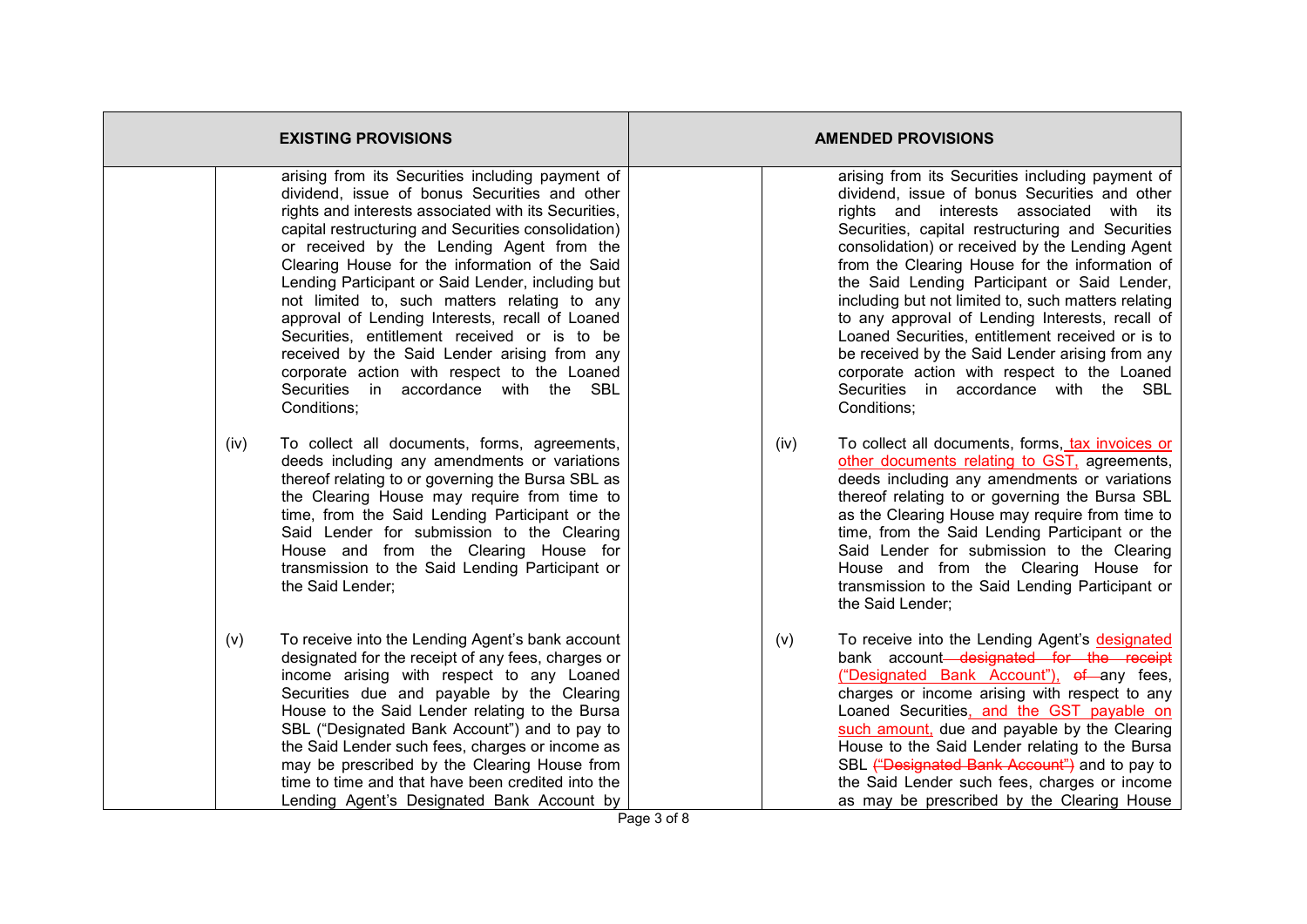| <b>EXISTING PROVISIONS</b> |                                                                                                                                                                                                                                                                                                                                                                                                                                          | <b>AMENDED PROVISIONS</b>                                                                                                                                                                                                                                                                                                                                                                                                                                                                                                                                                                                                                                                         |  |  |
|----------------------------|------------------------------------------------------------------------------------------------------------------------------------------------------------------------------------------------------------------------------------------------------------------------------------------------------------------------------------------------------------------------------------------------------------------------------------------|-----------------------------------------------------------------------------------------------------------------------------------------------------------------------------------------------------------------------------------------------------------------------------------------------------------------------------------------------------------------------------------------------------------------------------------------------------------------------------------------------------------------------------------------------------------------------------------------------------------------------------------------------------------------------------------|--|--|
|                            | the Clearing House subject to the deduction of<br>any fees and charges as may be agreed<br>between the Said Lender and the Lending Agent,<br>and to collect from the Said Lender and to pay to<br>the Clearing House, any fees and charges due<br>and payable by the Said Lender to the Clearing<br>House relating to the Bursa SBL as may be<br>prescribed by the Clearing House from time to<br>time without any deduction or set off; | from time to time and the GST payable on such<br>amount and that have been credited into the<br>Lending Agent's Designated Bank Account by<br>the Clearing House subject to the deduction of<br>any fees and charges, and the GST payable on<br>such amount, as may be agreed between the<br>Said Lender and the Lending Agent, and to<br>collect from the Said Lender and to pay to the<br>Clearing House, any fees, and charges and the<br>GST amount referred to in Rule 1.30(1) due and<br>payable by the Said Lender to the Clearing<br>House relating to the Bursa SBL as may be<br>prescribed by the Clearing House from time to<br>time without any deduction or set off; |  |  |
| (vi)                       | To furnish to the Clearing House such<br>information or documents relating to the Bursa<br>SBL and such advice, statement and report on<br>the operation of transactions relating to the<br>Bursa SBL at such times and in such manner as<br>may be prescribed by the Clearing House;                                                                                                                                                    | To furnish to the Clearing House such<br>(vi)<br>information or documents relating to the Bursa<br>SBL and such advice, statement and report on<br>the operation of transactions relating to the<br>Bursa SBL at such times and in such manner as<br>may be prescribed by the Clearing House;                                                                                                                                                                                                                                                                                                                                                                                     |  |  |
| (vii)                      | To give effect to any instructions, directives or<br>orders given by the Clearing House to facilitate<br>the operation of any transactions by the Lending<br>Participant or Lender relating to the Bursa SBL<br>or the SBL Conditions; and                                                                                                                                                                                               | To give effect to any instructions, directives or<br>(vii)<br>orders given by the Clearing House to facilitate<br>the operation of any transactions by the Lending<br>Participant or Lender relating to the Bursa SBL<br>or the SBL Conditions; and                                                                                                                                                                                                                                                                                                                                                                                                                               |  |  |
| (viii)                     | Such other functions and responsibilities as may<br>be specified by the Clearing House from time to<br>time.                                                                                                                                                                                                                                                                                                                             | Such other functions and responsibilities as may<br>(viii)<br>be specified by the Clearing House from time to<br>time.                                                                                                                                                                                                                                                                                                                                                                                                                                                                                                                                                            |  |  |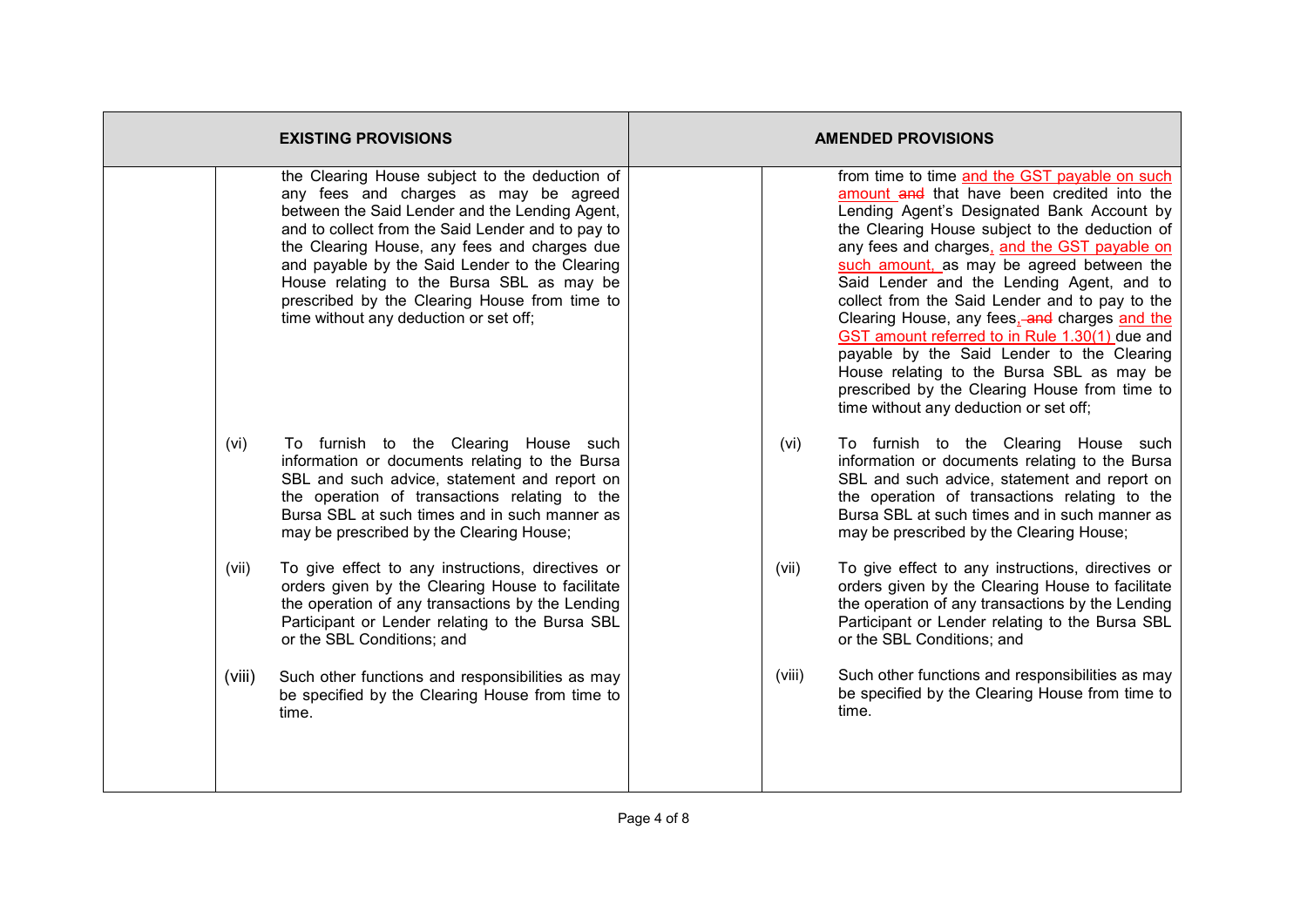| <b>EXISTING PROVISIONS</b> |                                                                                                                                                                                                    |                                                                                                                                                                                                                                                                                                                                                                                                  | <b>AMENDED PROVISIONS</b> |       |                                                                                                                                                                                                                                                                                                                                                                                               |  |  |
|----------------------------|----------------------------------------------------------------------------------------------------------------------------------------------------------------------------------------------------|--------------------------------------------------------------------------------------------------------------------------------------------------------------------------------------------------------------------------------------------------------------------------------------------------------------------------------------------------------------------------------------------------|---------------------------|-------|-----------------------------------------------------------------------------------------------------------------------------------------------------------------------------------------------------------------------------------------------------------------------------------------------------------------------------------------------------------------------------------------------|--|--|
| <b>Rule 8.7(a)</b>         | A Clearing Participant who is approved and appointed to<br>be a Lending Representative for an Approved SBLNT<br>Lender must have, amongst others, the following<br>functions and responsibilities: |                                                                                                                                                                                                                                                                                                                                                                                                  | <b>Rule 8.7(a)</b>        |       | A Clearing Participant who is approved and appointed to<br>be a Lending Representative for an Approved SBLNT<br>Lender must have, amongst others, the following functions<br>and responsibilities:                                                                                                                                                                                            |  |  |
|                            | (i)                                                                                                                                                                                                | To process the application of any person applying<br>to be an Approved SBLNT Lender (hereinafter in<br>this Rule referred to as "the Said Approved<br>SBLNT Lender");                                                                                                                                                                                                                            |                           | (i)   | To process the application of any person applying<br>to be an Approved SBLNT Lender (hereinafter in<br>this Rule referred to as "the Said Approved SBLNT<br>Lender");                                                                                                                                                                                                                         |  |  |
|                            | (ii)                                                                                                                                                                                               | To transmit or forward to the Said Approved<br>SBLNT Lender any notification or update<br>communicated by the Clearing House in relation<br>to the Said Approved SBLNT Lender's SBL<br>Negotiated Transactions or received by the<br>Lending Representative from the Clearing House<br>for the information of the Said Approved SBLNT<br>Lender;                                                 |                           | (ii)  | To transmit or forward to the Said Approved<br>SBLNT Lender any notification or update<br>communicated by the Clearing House in relation to<br>the Said Approved SBLNT Lender's SBL<br>Negotiated Transactions or received by the<br>Lending Representative from the Clearing House<br>for the information of the Said Approved SBLNT<br>Lender;                                              |  |  |
|                            | (iii)                                                                                                                                                                                              | To collect all documents, forms, agreements,<br>deeds including any amendments or variations<br>thereof relating to or governing the SBL<br>Negotiated Transactions as the Clearing House<br>may require from time to time, from the Said<br>Approved SBLNT Lender for submission to the<br>Clearing House and from the Clearing House for<br>transmission to the Said Approved SBLNT<br>Lender; |                           | (iii) | To collect all documents, forms, agreements,<br>deeds including any amendments or variations<br>thereof relating to or governing the SBL Negotiated<br>Transactions as the Clearing House may require<br>from time to time, from the Said Approved SBLNT<br>Lender for submission to the Clearing House and<br>from the Clearing House for transmission to the<br>Said Approved SBLNT Lender; |  |  |
|                            | (iv)                                                                                                                                                                                               | To receive any fees and charges due and payable<br>by the Said Approved SBLNT Lender to the<br>Clearing House arising with respect to any of the<br>services and facilities provided by the Clearing<br>House in relation to the SBL Negotiated<br>Transactions and to pay to the Clearing House<br>such fees and charges in relation to the SBL                                                 |                           | (iv)  | To receive any fees, and charges and the GST<br>amount referred to in Rule 1.30(1) due and<br>payable by the Said Approved SBLNT Lender to<br>the Clearing House arising with respect to any of<br>the services and facilities provided by the Clearing<br>House in relation to the SBL Negotiated<br>Transactions and to pay to the Clearing House                                           |  |  |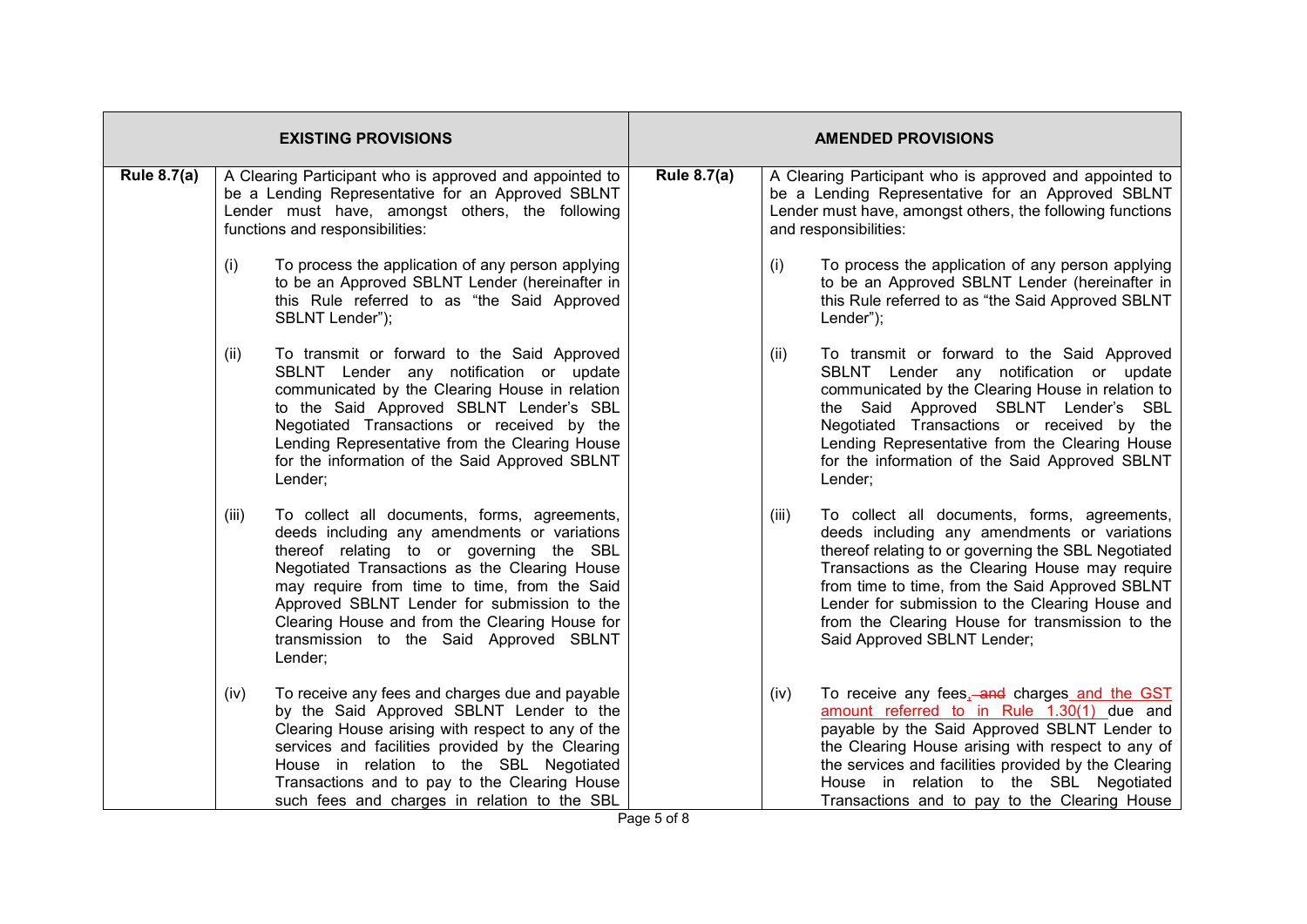|        | <b>EXISTING PROVISIONS</b>                                                                                                                                                                                                                                                                                                      |        | <b>AMENDED PROVISIONS</b>                                                                                                                                                                                                                                                                                                       |
|--------|---------------------------------------------------------------------------------------------------------------------------------------------------------------------------------------------------------------------------------------------------------------------------------------------------------------------------------|--------|---------------------------------------------------------------------------------------------------------------------------------------------------------------------------------------------------------------------------------------------------------------------------------------------------------------------------------|
|        | <b>Negotiated Transactions;</b>                                                                                                                                                                                                                                                                                                 |        | such fees <sub>1</sub> -and charges and the GST amount<br>referred to in Rule 1.30(1) in relation to the SBL<br><b>Negotiated Transactions;</b>                                                                                                                                                                                 |
| (v)    | To furnish to the Clearing House such information<br>or documents relating to the SBL Negotiated<br>Transactions and such advice, statement and<br>report on the operation of the SBL Negotiated<br>Transactions at such times and in such manner<br>as may be prescribed by the Clearing House;                                | (v)    | To furnish to the Clearing House such information<br>or documents relating to the SBL Negotiated<br>Transactions and such advice, statement and<br>report on the operation of the SBL Negotiated<br>Transactions at such times and in such manner as<br>may be prescribed by the Clearing House;                                |
| (vi)   | To give effect to any instructions, directives or<br>orders given by the Clearing House to facilitate<br>the operation of any transactions by the Said<br>Approved SBLNT Lender relating to the SBL<br><b>Negotiated Transactions;</b>                                                                                          | (vi)   | To give effect to any instructions, directives or<br>orders given by the Clearing House to facilitate the<br>operation of any transactions by the Said<br>Approved SBLNT Lender relating to the SBL<br><b>Negotiated Transactions;</b>                                                                                          |
| (vii)  | To immediately notify the Clearing House upon it<br>becoming aware of any breach committed or likely<br>to be committed by the Said Approved SBLNT<br>Lender of any of these Rules or requirements<br>imposed by the Clearing House on the Said<br>Approved SBLNT Lender in relation to the SBL<br>Negotiated Transactions; and | (vii)  | To immediately notify the Clearing House upon it<br>becoming aware of any breach committed or likely<br>to be committed by the Said Approved SBLNT<br>Lender of any of these Rules or requirements<br>imposed by the Clearing House on the Said<br>Approved SBLNT Lender in relation to the SBL<br>Negotiated Transactions; and |
| (viii) | Such other functions and responsibilities as may<br>be specified by the Clearing House from time to<br>time.                                                                                                                                                                                                                    | (viii) | Such other functions and responsibilities as may<br>be specified by the Clearing House from time to<br>time.                                                                                                                                                                                                                    |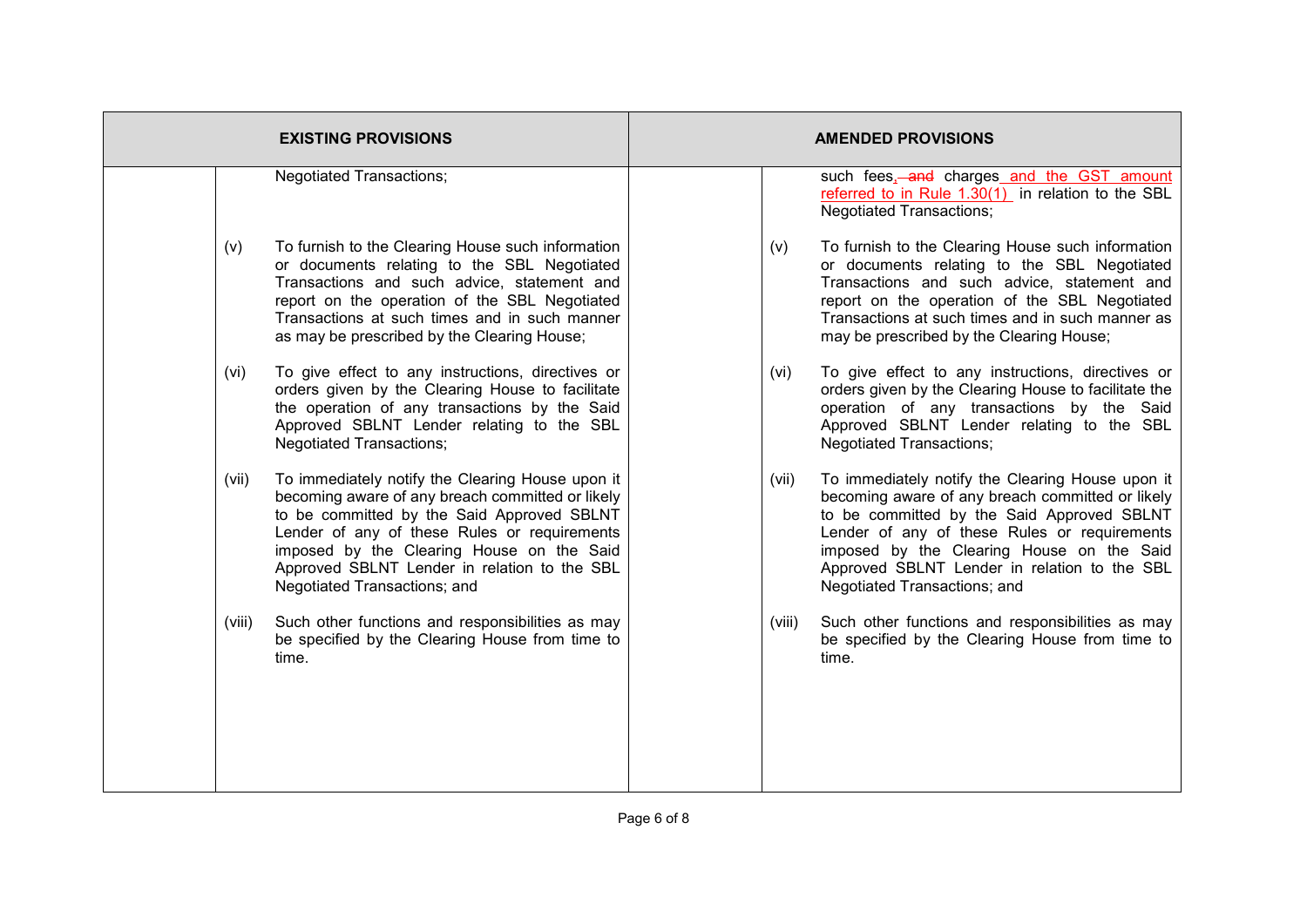| <b>EXISTING PROVISIONS</b> |                                                                                                                                                                                                        |                                                                                                                                                                                                                                                                                                                                                                                                      | <b>AMENDED PROVISIONS</b> |       |                                                                                                                                                                                                                                                                                                                                                                                                      |  |
|----------------------------|--------------------------------------------------------------------------------------------------------------------------------------------------------------------------------------------------------|------------------------------------------------------------------------------------------------------------------------------------------------------------------------------------------------------------------------------------------------------------------------------------------------------------------------------------------------------------------------------------------------------|---------------------------|-------|------------------------------------------------------------------------------------------------------------------------------------------------------------------------------------------------------------------------------------------------------------------------------------------------------------------------------------------------------------------------------------------------------|--|
| <b>Rule 8.9(a)</b>         | A Clearing Participant who is approved and appointed to<br>be a Borrowing Representative for an Approved SBLNT<br>Borrower must have, amongst others, the following<br>functions and responsibilities: |                                                                                                                                                                                                                                                                                                                                                                                                      | <b>Rule 8.9(a)</b>        |       | A Clearing Participant who is approved and appointed to<br>be a Borrowing Representative for an Approved SBLNT<br>Borrower must have, amongst others, the following<br>functions and responsibilities:                                                                                                                                                                                               |  |
|                            | (i)                                                                                                                                                                                                    | To process the application of any eligible person<br>applying to be an Approved SBLNT Borrower<br>(hereinafter in this Rule referred to as "the Said<br>Approved SBLNT Borrower");                                                                                                                                                                                                                   |                           | (i)   | To process the application of any eligible person<br>applying to be an Approved SBLNT Borrower<br>(hereinafter in this Rule referred to as "the Said<br>Approved SBLNT Borrower");                                                                                                                                                                                                                   |  |
|                            | (ii)                                                                                                                                                                                                   | To transmit or forward to the Said Approved<br>SBLNT Borrower any notification or update<br>communicated by the Clearing House in relation<br>to the Said Approved SBLNT Borrower's SBL<br>Negotiated Transactions or received by the<br>Borrowing Representative from the Clearing<br>House for the information of the Said Approved<br><b>SBLNT Borrower;</b>                                      |                           | (ii)  | To transmit or forward to the Said Approved<br>SBLNT Borrower any notification or update<br>communicated by the Clearing House in relation to<br>the Said Approved SBLNT Borrower's SBL<br>Negotiated Transactions or received by the<br>Borrowing Representative from the Clearing<br>House for the information of the Said Approved<br><b>SBLNT Borrower;</b>                                      |  |
|                            | (iii)                                                                                                                                                                                                  | To collect all documents, forms, agreements,<br>deeds including any amendments or variations<br>thereof relating to or governing the SBL<br>Negotiated Transactions as the Clearing House<br>may require from time to time, from the Said<br>Approved SBLNT Borrower for submission to the<br>Clearing House and from the Clearing House for<br>transmission to the Said Approved SBLNT<br>Borrower; |                           | (iii) | To collect all documents, forms, agreements,<br>deeds including any amendments or variations<br>thereof relating to or governing the SBL<br>Negotiated Transactions as the Clearing House<br>may require from time to time, from the Said<br>Approved SBLNT Borrower for submission to the<br>Clearing House and from the Clearing House for<br>transmission to the Said Approved SBLNT<br>Borrower; |  |
|                            | (iv)                                                                                                                                                                                                   | To receive any fees and charges due and payable<br>by the Said Approved SBLNT Borrower to the<br>Clearing House arising with respect to any of the<br>services and facilities provided by the Clearing<br>House in relation to the SBL Negotiated<br>Transactions and to pay to the Clearing House<br>such fees and charges in relation to the SBL                                                   |                           | (iv)  | To receive any fees, and charges and the GST<br>amount referred to in Rule 1.30(1) due and<br>payable by the Said Approved SBLNT Borrower to<br>the Clearing House arising with respect to any of<br>the services and facilities provided by the Clearing<br>House in relation to the SBL Negotiated<br>Transactions and to pay to the Clearing House                                                |  |